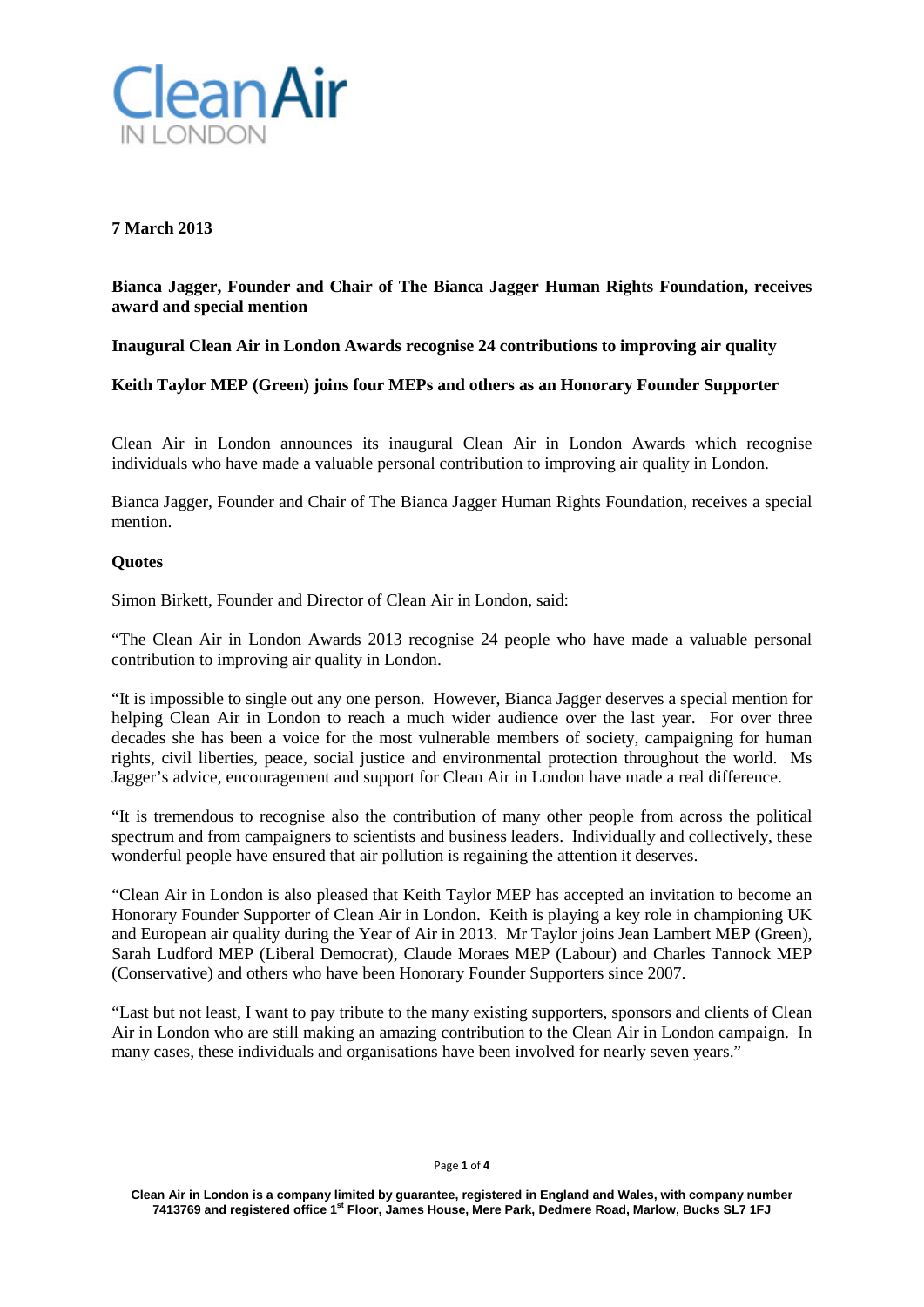

#### **Note**

Existing Honorary Founder Supporters, Sponsors and Clients:

#### <http://cleanairinlondon.org/about/>

The Clean Air in London Awards 2013 aim to broaden and deepen the impact of the Clean Air in London campaign by recognising those who have made a valuable personal contribution to improving air quality in London.

Existing supporters, sponsors and clients already make such a contribution and so have not been eligible for an Award. CAL aims to present the Awards annually. Clean Air in London will be pleased to present the Awards personally in coming weeks.

Only senior politicians are eligible to become new Honorary Founder Supporters except in exceptional circumstances.

Page **2** of **4**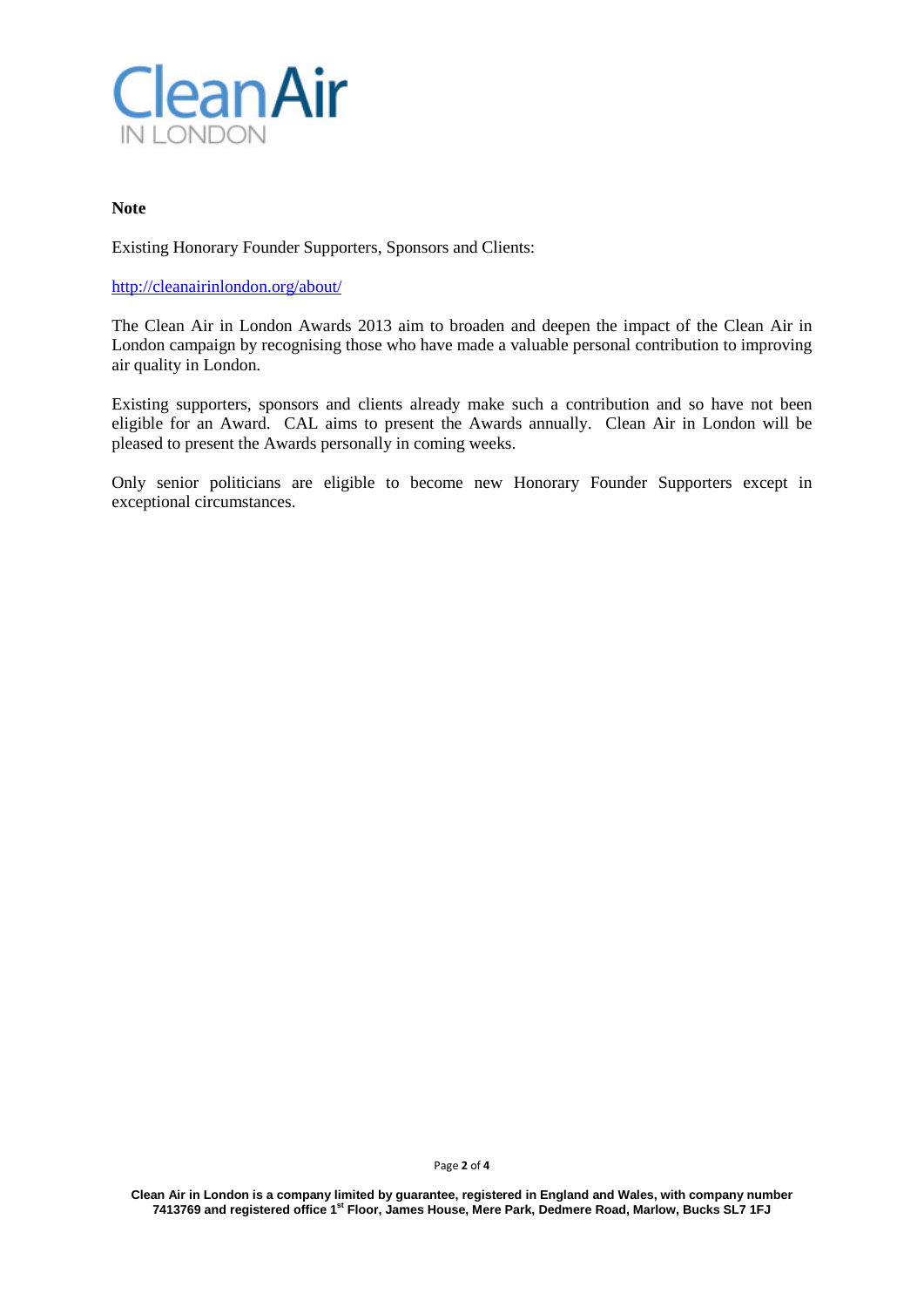

## **Clean Air in London Awards 2013**

The following people have been presented with a Clean Air in London Award 2013 (alpha order):

| Bianca Jagger | Founder and Chair, The Bianca Jagger Human Rights Foundation |  |  |
|---------------|--------------------------------------------------------------|--|--|
|               |                                                              |  |  |
|               |                                                              |  |  |
|               |                                                              |  |  |

### **Leading politicians**

| Caroline Allen      | Green, Islington                                                     |
|---------------------|----------------------------------------------------------------------|
| Victoria Borwick AM | The Deputy Mayor of London, Conservative                             |
| Barry Gardiner MP   | Ed Miliband's Special Envoy for Climate Change and the Environment,  |
|                     | Labour                                                               |
| Robin Meltzer       | Liberal Democrat Prospective Parliamentary Candidate, Richmond Park, |
|                     | North Kingston and New Malden                                        |
| John Tomlinson      | Chairman of the Port Health and Environmental Services Committee,    |
|                     | City of London Corporation                                           |

## **Greater London Authority**

| Isabel Dedring  | Deputy Mayor, Transport and Deputy Chair, Transport for London |
|-----------------|----------------------------------------------------------------|
| Elliot Treharne | Air Quality Manager                                            |

## **Scientists**

| Professor Bernard Fisher | Former Chair, Institute of Air Quality Management                  |
|--------------------------|--------------------------------------------------------------------|
| Dr Fintan Hurley         | Scientific Director, Institute of Occupational Medicine            |
| Professor Frank Kelly    | Chair, Committee on the Medical Effects of Air Pollutants and Head |
|                          | of the Environmental Research Group, King's College London         |
| Dr Brian Miller          | Principal Epidemiologist, Institute of Occupational Medicine       |

### **Business people and consultants**

| <b>Edward Dearnley</b> | Consultant                                                               |
|------------------------|--------------------------------------------------------------------------|
| Iarla Kilbane-Dawe     | Consultant                                                               |
| Steve Moorcroft        | Director, Air Quality Consultants and Chair, Air Quality Committee,      |
|                        | <b>Environmental Protection UK</b>                                       |
| Simon Pratt            | Managing Director, Portico. Formerly, Chief Executive, The Knightsbridge |
|                        | Apartments                                                               |

## **Local campaigners**

| Jonathan Callaway   | Deputy Chairman, The Putney Society |
|---------------------|-------------------------------------|
| Tim Henderson       |                                     |
| Dr Stanislaw Prokop |                                     |
| Caroline Russell    | Chair, Islington Living Streets     |

#### Page **3** of **4**

Clean Air in London is a company limited by guarantee, registered in England and Wales, with company number<br>7413769 and registered office 1<sup>st</sup> Floor, James House, Mere Park, Dedmere Road, Marlow, Bucks SL7 1FJ